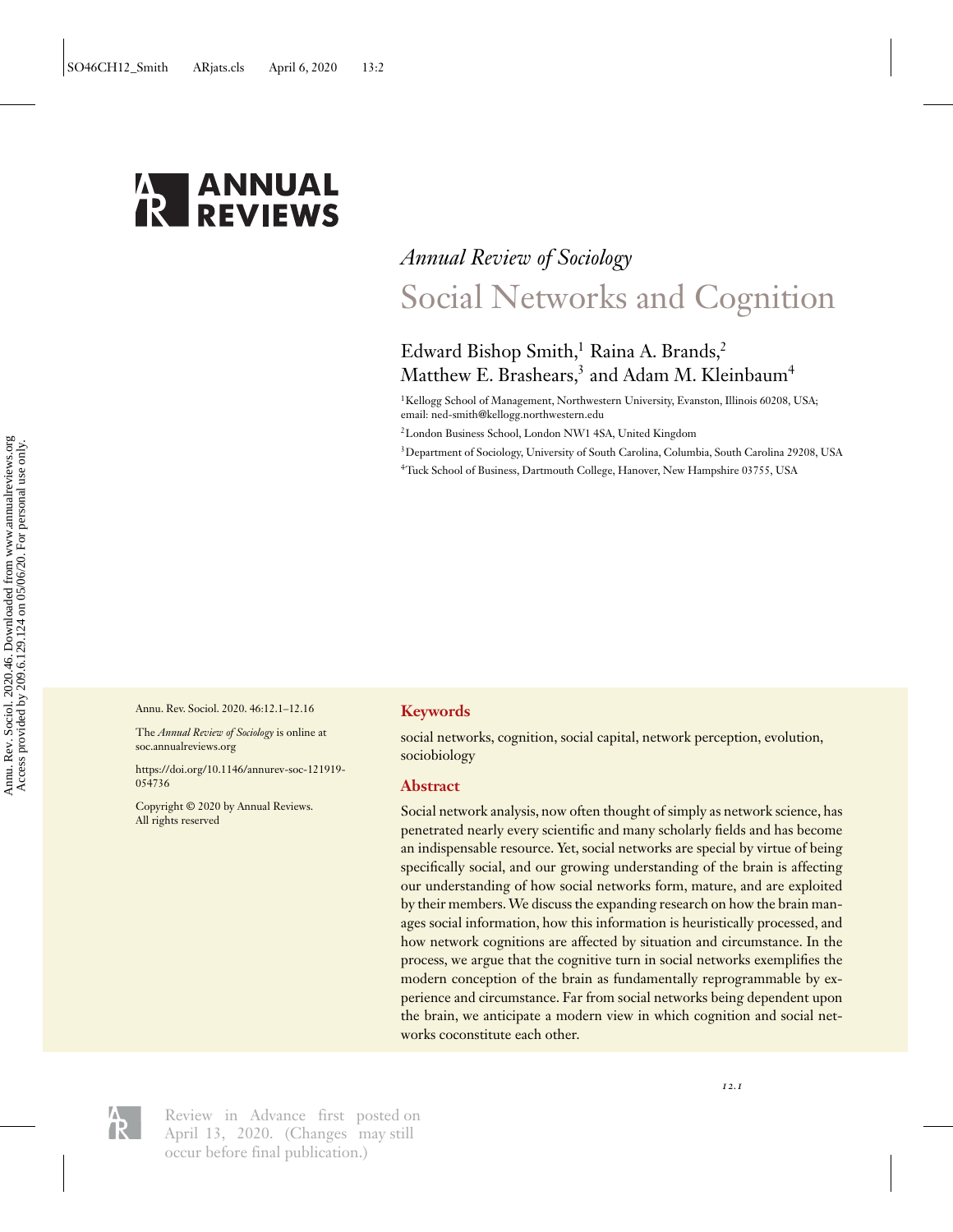## **INTRODUCTION**

Network analysis has gone mainstream. Once the domain of social scientists, network analysis has in recent decades become an essential tool for physicists, chemists, biologists, and computer scientists, among others seeking to understand structures and complex systems that reach well beyond the human, social world. As a result of this expansion, network analysis, broadly defined, now routinely includes studies of millions of connections among hundreds of thousands of nodes, or more. Moreover, those nodes no longer represent just people but now correspond to organizations, countries, computers, pages on the web, tweets, and even neurons in the brain.

Yet, with this success comes a significant risk: As data get "bigger," there is a natural (and growing) temptation to regard networks of many kinds as similar across a variety of contexts. This tendency presents a problem for social network analysis, as social networks are no ordinary networks [\(Small 2017\)](#page-14-0). Social networks are composed not only of vertices but also of agents that respond to environmental stimuli and initiate actions of their own. In no place is this observation more apparent than in the recent swell of research examining the cognitive foundations of social networks. What happens in the minds of network actors—both neurologically and cognitively—matters for the unfolding of network relations and, consequently, for the accumulation (and destruction) of social capital.

In this article, we review research at the intersection of cognition and social networks. Though the range of topics covered in this review is broad, what ties all of the research together is the notion that social networks are not only social structures but also structures that exist in the mind. This distinction, while obvious to some (after all, what area of human knowledge does not exist in the mind?), has profound implications for the study of social networks. In short, a person's ability to benefit from his/her social network is heavily affected by the person's ability to perceive that social network; to encode and recall network ties accurately; and to translate that knowledge into the ability to build, maintain, and mobilize the right ties at the right times.

To accomplish this set of tasks, the brain must first encode, organize, and store social information. The methods of this encoding are complex, drawing on both automatic and motivated cognitive processes that are further affected by situational and psychological cues or frames. People do not respond to the social world as it is, but as they see it (and, sometimes, as they want to see it). To complicate matters further, how people see the social world depends in large part on what is salient to them at a given point in time. The importance of this complex set of processes cannot be overstated, as it affects the fidelity of the encoded structure and, in turn, the availability of network contacts.

As we describe this growing cognitive turn in social network analysis, we emphasize that human behavior is not reducible simply to biology. The study of neuroplasticity has confirmed that our brains are indeed plastic, capable of physical changes in response to stimuli. Dedicated practice on the piano enlarges the area of the somatosensory cortex that is devoted to the hands and fingers, just as practice on the tightrope expands the area devoted to the legs and feet. In addition, humans are highly social creatures, and as we discuss below, our high intelligence may well have evolved to enable us to solve social problems. Therefore, by exploring how cognitive architecture influences networks, we investigate not how we are constrained or controlled by our biology but rather how our biology empowers and supports our behavioral flexibility. Much like our ubiquitous digital computers, our brains are computational engines that can be reprogrammed and repurposed to serve a vast array of functions. Thus, herein we distinguish between the neurological behavior of the human brain and its algorithmic behavior. The former refers to the physical structures that support cognition, including the encoding, processing, and recall of social network information. The latter refers to the sequence of operations performed on this

 $\overline{R}$ 

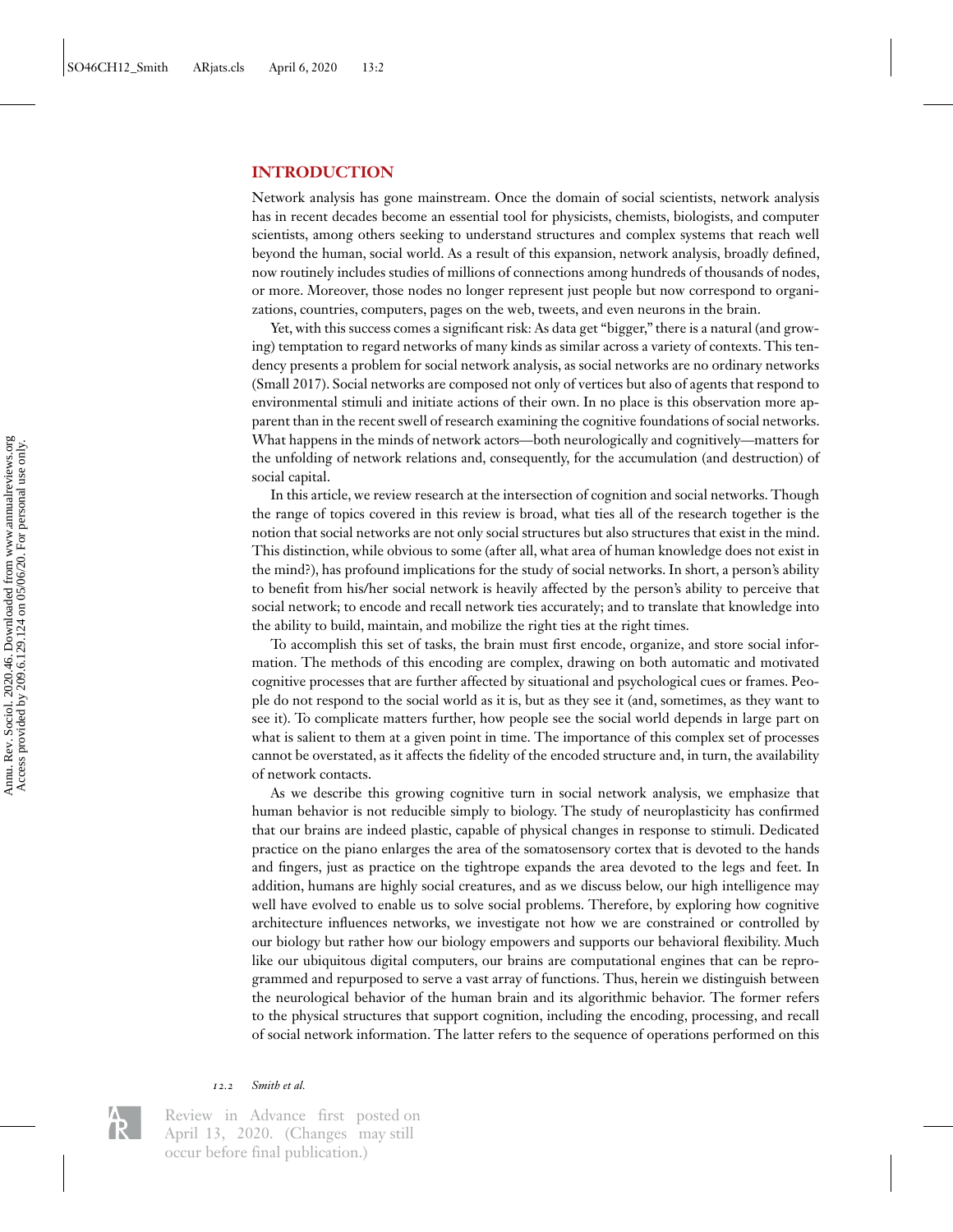information. Given that humans are able to learn a wide variety of skills, many of which were entirely unknown in the evolutionary environment (e.g., driving a car, using a smartphone), the same neurology is able to support a wide variety of algorithms that shape both perception and action. By understanding the cognitive processes that support our mental and behavioral flexibility, we gain a better understanding of our true capabilities as well as when, and how, these capabilities are unleashed.

In the following sections, we review a broad range of publications that have contributed to research on cognition and social networks. We organize this review according to three questions that underlie much of the existing research and provide guidance for future research: (*a*) How do social networks get into the brain? (*b*) How is network cognition employed? (*c*) How do social networks affect cognition? We believe that, taken together, the studies reviewed here strongly indicate that a general theory of social networks cannot be complete without considering cognition. This finding leads to a provocative but inevitable conclusion: The origin of social capital rests not only in the social structures surrounding us but also in our minds.

## **HOW DO SOCIAL NETWORKS GET INTO THE BRAIN?**

## **The Neural Basis of Network Cognition**

Our large and metabolically expensive brains (e.g., accounting for 2% of adult body mass but 20–25% of calorie expenditure; [Dunbar 1992\)](#page-12-0) must serve a key function, but environmental (i.e., physical) problems can typically be solved without a high level of problem-solving intelligence. The "social brain hypothesis" [\(Humphrey 1976\)](#page-13-0) argues that intelligence evolved to help humans deal with social rather than physical challenges. Social life confers a number of advantages upon a species, including shared defense and cooperative food gathering. But individuals living in social groups are constantly surrounded by competitors for the same preferred food, shelter, and mating opportunities. Social living thus requires preserving the group, which is essential for survival, while also pursuing individual benefit. The most intelligent individuals will be most successful at balancing these demands, leaving the most offspring as a result. As long as intelligence is at least partly genetic, this ensures that the most intelligent and socially capable fraction of each generation will leave the most offspring, producing a self-reinforcing increase in intelligence.

In line with the social brain hypothesis, research has identified a potential limit on the number of relationships that human beings can maintain. [Dunbar \(1992\)](#page-12-0) identified a consistent positive relationship between the neocortical ratio (i.e., neocortex volume divided by the remaining volume of the brain) and primary group size in primates and, extrapolating from this pattern, predicted that human primary groups should contain roughly 150 individuals (i.e., Dunbar's number). Sub[sequent research has generally supported this link \(Barton 1996; Dunbar 1993, 1995; Gonçalves](#page-13-0) et al. 2011; [Kudo & Dunbar 2001;](#page-13-0) [Stiller & Dunbar 2007\)](#page-15-0) and has identified cognitive limits on social network size [\(Roberts et al. 2009\)](#page-14-0).<sup>1</sup> [Bickart et al. \(2011\)](#page-12-0) identified correlations between social network size and the volume of the amygdala, a brain region that plays a role in social and emotional processing, in humans. This result was later replicated using online social networks [\(Kanai et al. 2012,](#page-13-0) [Von Der Heide et al. 2014\)](#page-15-0). [Powell et al. \(2012\)](#page-14-0) analyzed a structural equation model in which the effect of orbital prefrontal cortex (i.e., outermost portion of the brain behind the eyes) volume on social network size was fully mediated by mentalizing competencies (i.e., the ability to explain and predict the behavior of others by accurately assessing their mental

<sup>&</sup>lt;sup>1</sup>This finding may have more to do with how humans recall alters in network surveys than with factors that determine the size or structure of actual networks [\(Bell et al. 2007,](#page-12-0) [Marin 2004\)](#page-14-0). , .<br>,<br>R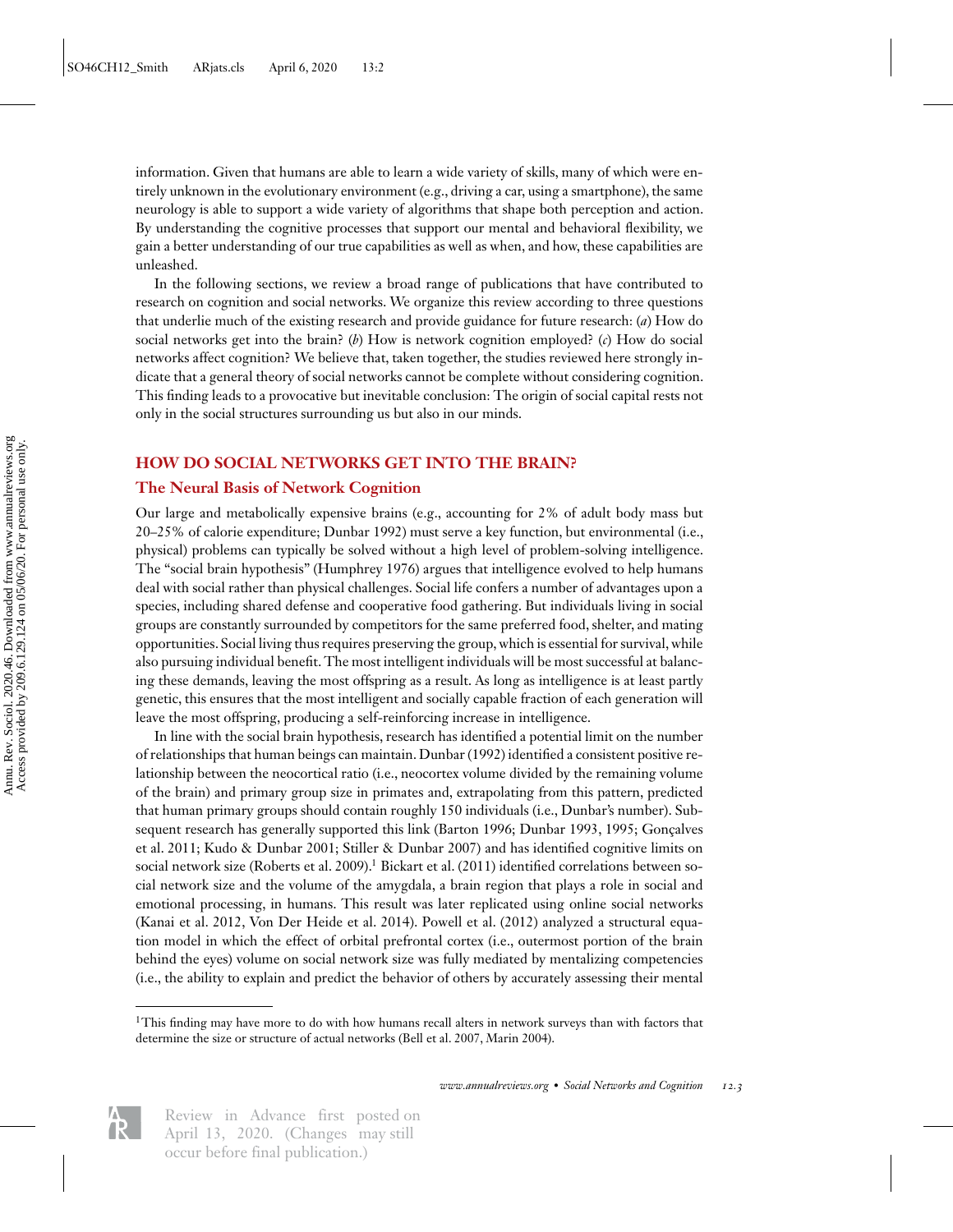states and intentions). They concluded that "the neocortex provides the computational power to manage the complex web of social relationships needed to give a social group its cohesion and stability through time" [\(Powell et al. 2012,](#page-14-0) p. 2157). Together, these studies support the social brain hypothesis among humans: Brain anatomy enables social cognition, which in turn facilitates the formation of large, complex social networks.

#### **Encoding of Social Behavior**

One of the core functions that supports social behavior is memory: In order for information to influence behavior, it must be cognitively available in some form. Memory depends upon a confederation of semispecialized processes and brain regions [\(Atkinson & Shiffrin 1968,](#page-12-0) Baddeley [1986\). For example, conditioned fear responses rely on the amygdala \(LaBar et al. 1995\); positive](#page-12-0) associations are stored in the basal ganglia [\(Bartels & Zeki 2000\)](#page-12-0); and memory for specific events (e.g., episodic memory) depends on the medial temporal lobe, while memory for facts or general [knowledge \(e.g., semantic memory\) relies on the inferior temporal and lateral cortex \(Garrard](#page-13-0) & Hodges 1999). Working memory, or memory focused on the task at hand, can also be distinguished from long-term memory, or memory available for use but not currently active (Reisberg [1997\). Research has consistently shown that humans have heightened memory for social infor](#page-14-0)mation, rather than general facts. When presented with identical network structures built from social (e.g., people connected through friendship ties) or nonsocial (e.g., locations linked by roads) [elements, humans recall the social networks more accurately \(](#page-14-0) [Janicik & Larrick 2005](#page-13-0)[, Simpson](#page-14-0) et al. 2011, [Van Kreveld & Zajonc 1966\)](#page-15-0). Therefore, there is something unique about the human response to social information.

Research comparing the brain's response to strangers versus familiar faces finds that merely viewing the face of someone personally known to an individual engages neural activity in the anterior paracingulate cortex and posterior superior temporal sulcus, regions associated with affective processing and theory of mind [\(Gobbini & Haxby 2007\)](#page-13-0). This automatic activation of person knowledge is thought to facilitate the adaptation of an individual's own thoughts and behaviors to interact productively with others.

More recent research has started to move beyond the coarse distinction of stranger versus acquaintance to consider how neural activity varies as a function of the relationship between the perceiver and the perceived. One study found that, just as we use spatial metaphors to talk about social relations (a "close" friend, a "distant" relative, etc.), the brain encodes social distance between self and other in an area of the parietal cortex known to be involved in the encoding of physical distance [\(Parkinson et al. 2014\)](#page-14-0). While [Parkinson et al. \(2014\)](#page-14-0) asked subjects to consider close friends versus more distant acquaintances during fMRI (functional magnetic resonance imaging), later research by [Parkinson et al. \(2017\)](#page-14-0) imaged the brains of a subset of participants from an MBA program while showing them short video clips of classmates at different geodesic (i.e., shortest path through a network) distances from themselves. Across both studies, differences in social distance were correlated with the activity in the parietal cortex. These results suggest that over the course of human evolution, neural activity originally devoted to analysis of physical space was repurposed to process data about the social domain [\(Parkinson & Wheatley 2015\)](#page-14-0). If the social brain hypothesis is correct, it implies that some of our habits of thought in nonsocial domains may reflect a similar repurposing of neural hardware originally developed for social tasks (e.g., the tendency to learn abstract information in network-like structures or to anthropomorphize complex devices like engines or computers).

A small but growing area of research in social neuroscience explores how the brain encodes information about the network structure surrounding familiar others (defined here as people whom

*12.4 Smith et al.*

 $\overline{R}$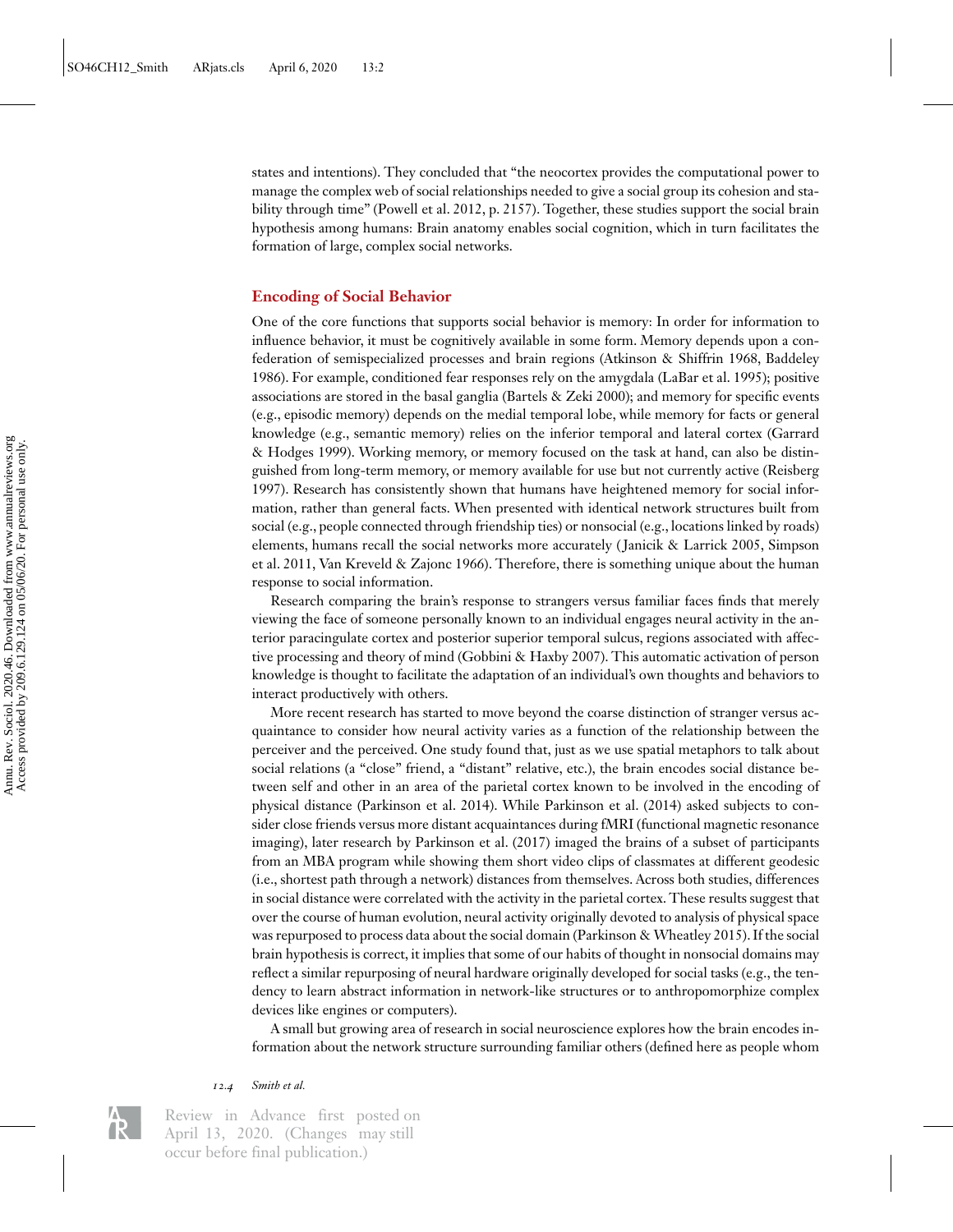one knows and with whom one may or may not have a social relationship). Researchers collect whole-network data on a bounded population, then recruit some or all members of the population and record their neural response when prompted with photos or videos of others from their real-world social networks. [Zerubavel et al.'s \(2015\)](#page-15-0) study of two student groups found that sociometric popularity (measured as indegree centrality) is encoded in brain regions known for their role in tracking the value of rewards (e.g., the ventromedial prefrontal cortex and ventral striatum), as well as in neural systems that play a role in understanding the mental states of others (e.g., the dorsomedial prefrontal cortex and temporoparietal junction).

Furthermore, the relationship between another's popularity and the observer's neural activity is mediated by activity in reward systems. [Parkinson et al. \(2017\)](#page-14-0) collected network data from a complete cohort of MBA students and neuroimaging data from a subset of them. They found that viewing short video clips of popular classmates (i.e., those with high eigenvector centrality) engages activity in the dorsomedial prefrontal cortex and posterior cingulate cortex, regions implicated in social cognition; in a follow-up study, [Hyon et al. \(2019\)](#page-13-0) showed that the spatiotemporal [patterns of neural similarity are further predictive of network proximity. In addition, Parkinson](#page-14-0) et al. (2019) collected social network and gaze-cuing data in a college sorority and found that popular individuals exert a stronger effect in directing the attention of their peers. Together, these findings suggest that humans attend more to popular others and, as a result, are more motivated to understand their social cues.

A large body of organizational research has examined the consequences of brokerage—that is, the linking of otherwise disconnected actors in social networks—for facilitating a range of organizational and individual outcomes (e.g., [Burt 1992\)](#page-12-0). Social neuroscience has found that thinking about others who are brokers in real-world social networks prompts neural activity in brain areas (e.g., superior temporal and supplementary motor regions) widely implicated in motion processing and action understanding [\(Parkinson et al. 2017\)](#page-14-0), suggesting that perceivers attributed particular social importance to brokers [\(Parkinson et al. 2017\)](#page-14-0). This finding is paralleled by research by Brands and colleagues that has linked brokerage to the masculine qualities of agency and heroic charismatic leadership [\(Brands & Kilduff 2013, Brands et al. 2015\)](#page-12-0); thus, the fact that perceivers attend more to and attribute more social meaning to the movement of brokers could be the neural signature of attributions of charisma.

Beyond exploring the role of specialized brain regions in recognizing, encoding, and storing information about social networks, emerging research in social neuroscience suggests that the brain plays a role in actually shaping our social networks. Sociologists have long studied homophily, the tendency for "birds of a feather [to] flock together" [\(McPherson et al. 2001\)](#page-14-0). Homophily is substantially a result of the tendency for similar individuals to find themselves in the same contexts due to larger structural forces (e.g., individuals of similar socioeconomic status live in the same neighborhoods), but recent research suggests that people whose experiences of the world are similar on a neural level are more likely to be friends. [Parkinson et al. \(2018\)](#page-14-0) measured the social network among a cohort of MBA students, and then imaged a sample of them while presenting them with a series of naturalistic video clips. Their results indicated that aggregate dyadic similarity in subjects' neural response to the stimulus set was associated with greater geodesic proximity in the network and with a higher probability of being friends—that is, the patterns of brain activity in two individuals were more similar in proportion to the closeness of their relationship. Exploratory analyses suggest that similarity in neural response in the ventral and dorsal striatum (including the right nucleus accumbens, right and left caudate nucleus, and left putamen), right amygdala, right superior parietal lobule, and left inferior parietal cortex seem to be especially predictive of friendship. Furthermore, preliminary evidence is consistent with a selection effect: that ex ante neural similarity drives subsequent friendship formation. .<br>|<br>|<br>|<br>|<br>|

*www.annualreviews.org • Social Networks and Cognition 12.5*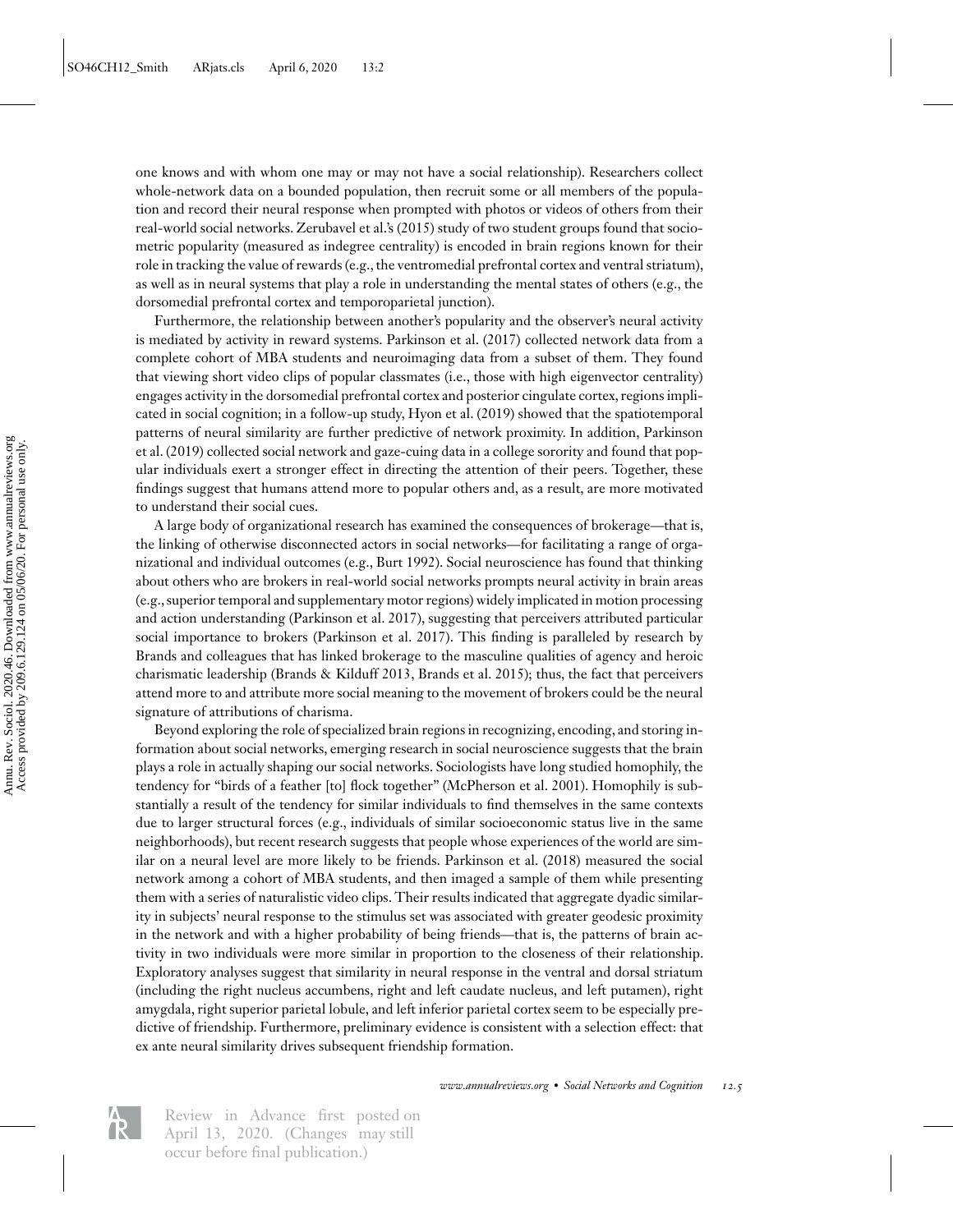## **Cognition and Network Recall**

In addition to understanding how the brain neurologically manages social information, we must understand how humans algorithmically manage social information. Two main strategies have been used to address the algorithmic quality of network memory: self-report and experimental measurement. The self-report approach asks subjects to tell researchers with whom they interact, usually through the use of a question meant to elicit a list of names fitting some set of relational criteria (e.g., [Brashears 2014,](#page-12-0) [Marsden 1987\)](#page-14-0). Researchers then compare these reports to respondents' observed patterns of interaction (e.g., [Bernard & Killworth 1977\)](#page-12-0) to determine recall accuracy.

Unfortunately, this approach has shown that recollections of specific interactions do not match observed behavior at dyadic (i.e., person to person; [Bernard & Killworth 1977\)](#page-12-0), triadic (i.e., threeperson groups; [Bernard et al. 1980,](#page-12-0) [Killworth & Bernard 1979\)](#page-13-0), or clique (i.e., larger saturated groups; [Bernard et al. 1979, 1980\)](#page-12-0) levels. Evidently, these self-report data tend to capture typical patterns of interaction and can accurately replicate factions or alliances, but they are not good indicators of specific realized interactions [\(Freeman et al. 1987, 1988, 1989;](#page-13-0) Freeman & Romney [1987; Romney & Faust 1982\). Humans do appear to produce valid social information in self](#page-13-0)reports of their networks, but not in a way that is easy to correlate with observed interactions.2 Given these limitations, relationships obtained via free recall methods are likely to be biased in favor of closer/stronger ties; thus, this method remains useful when research interest is focused on these areas [\(Marin 2004\)](#page-14-0). Prompting respondents has also been shown to improve the responses to name generator items [\(Hsieh 2015\)](#page-13-0).

The second strategy for assessing human recall of social information, experimental measurement, has focused largely on the critical role of schemas. Schemas, or frameworks for processing [information, are well documented across many domains \(e.g.,](#page-14-0) [Brewer & Treyens 1981](#page-12-0)[, Martin](#page-14-0) 1993) and accelerate the learning process [\(Bartlett 1932,](#page-12-0) [Neisser 2014\)](#page-14-0). The earliest research applying schemas to network learning [\(De Soto 1960\)](#page-12-0) used an experimental design in which subjects attempted to learn small four-person networks that were presented one dyad (i.e., relationship) at a time. Subjects recalled networks more quickly when a given schema was appropriate for the task (e.g., hierarchies were learned more rapidly when nodes were "influenced by" other nodes, rather [than "friends with" other nodes\). Subsequent research has supported these findings \(e.g., Freeman](#page-13-0) 1992) using schemas based on kinship [\(Brewer & Yang 1994\)](#page-12-0), context [\(Brewer & Garrett 2001\)](#page-12-0), and geographic location [\(Brewer & Garrett 2001,](#page-12-0) [Killworth & Bernard 1982\)](#page-13-0).

Schemas also appear to function as "compression heuristics" [\(Brashears 2013\)](#page-12-0), allowing the brain to use shortcuts, or rules, to compress large quantities of network information into relatively easy to recall structures. As a result, we can cognitively maintain networks that are larger than our neocortex size might suggest. In a series of studies, Brashears and colleagues presented subjects with a vignette describing a novel 15-person network. Because these networks were experimenter generated, it was possible to assess recall accuracy unambiguously, and because they were novel to participants, network characteristics that facilitated encoding and recall could be distinguished from frequency of contact and rehearsal effects. Participants were asked to memorize and then report on these novel networks, separated by a distractor task. Brashears and colleagues found that triads and kin relations function as compression heuristics [\(Brashears 2013, Brashears et al.](#page-12-0)

#### *12.6 Smith et al.*



<sup>&</sup>lt;sup>2</sup>A variation on this approach, the cognitive social structure method, asks all members of a bounded group (e.g., an academic department) to report on their own relationships and the relationships of all others, creating a three-dimensional data structure of perceived ties [\(Krackhardt 1987\)](#page-13-0). Responses can be combined to create a baseline for judging accuracy, but cannot confirm network structure independent of individual recall, and thus cannot be said to speak directly to accuracy.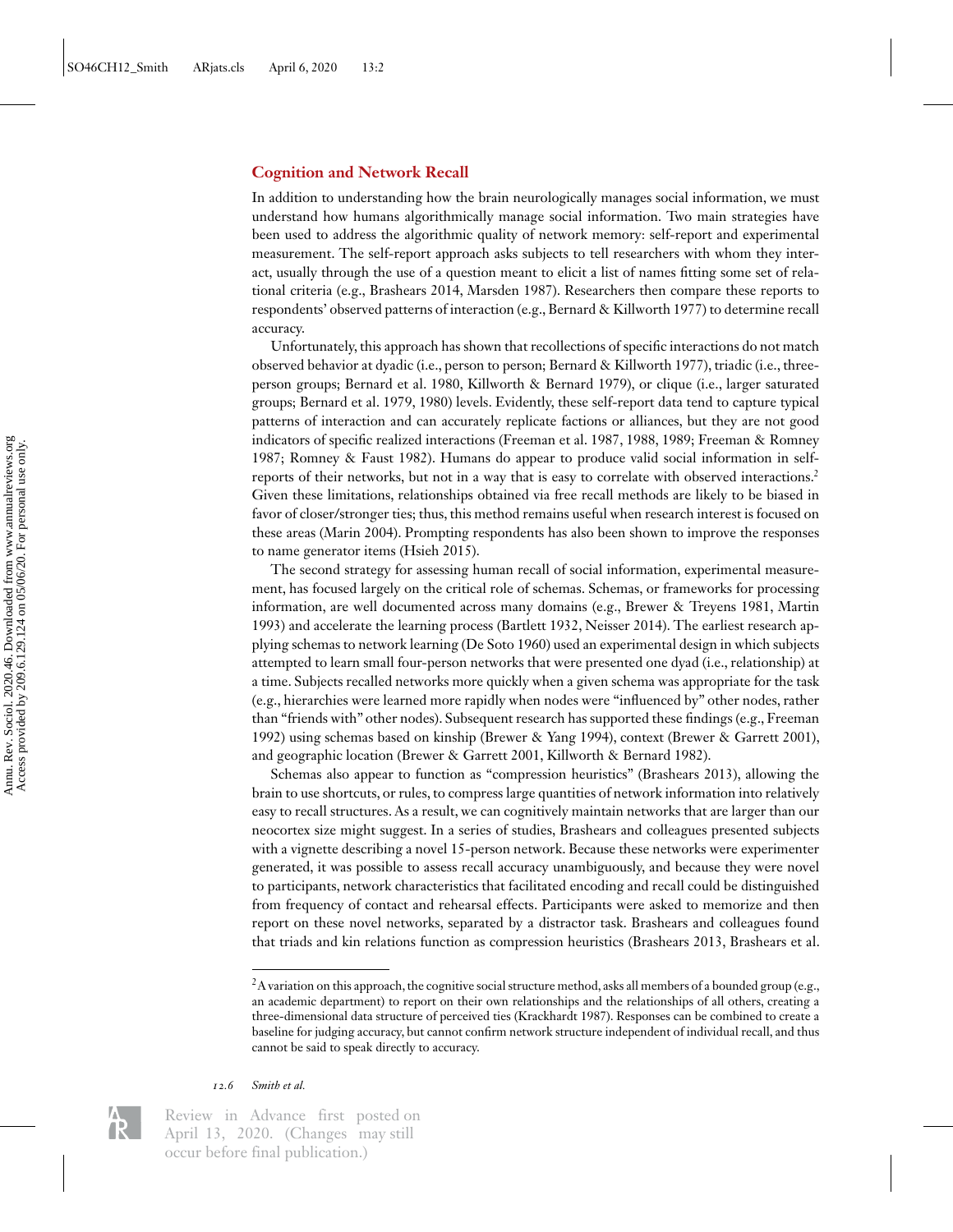[2016\)](#page-12-0), that the default unit of relationship encoding appears to be the triad (Brashears & Quintane [2015\), that females exhibit superior network recall relative to males \(Brashears et al. 2016\), and](#page-12-0) that affective balance operates as a compression heuristic [\(Brashears & Brashears 2016\)](#page-12-0).

Simulation research with experimentally derived data further suggests that compression heuristics primarily enhance recall (i.e., extraction from memory), rather than encoding (i.e., insertion into memory), though this has not been shown directly [\(Omodei et al. 2017\)](#page-14-0). [Brashears \(2013\)](#page-12-0) also argues that compression heuristics can be distinguished into structural heuristics, which are microstructures of a specific network graph (e.g., triads), and cultural heuristics, which are systems of connection that are learned (e.g., kinship systems). In both cases, these heuristics are not continually active but rather are activated when signs in the environment suggest that they are [appropriate, and inappropriate activation can degrade rather than enhance recall \(e.g., Brashears](#page-12-0) [2013\). Thus, the specific schemas learned \(often via experience; Enemark et al. 2014, Kashima et al.](#page-13-0) 2013) and activated by an individual can powerfully influence the effectiveness of the underlying neurological hardware on network encoding and recall.

Research additionally demonstrates a variety of influences on the quality of network memory. For example, [Hlebec & Ferligoj \(2001\)](#page-13-0) found that individual mood (relatively durable affective state) affects recall processes and that this impact is moderated by the nature of the task (e.g., free recall versus roster method). These findings are consistent with later research [\(Shea et al. 2015\)](#page-14-0) suggesting that emotional states can affect the neurological function of social recall, the selection of compression heuristics, or both. Recently, [Welles & Xu \(2018\)](#page-15-0) examined the performance of a variety of stimulus tasks (e.g., network graphs and textual descriptions), finding that diagrams are more effective at conveying network information than alternatives (e.g., lists). This result is important because it is one of the few that unambiguously points to impacts at the encoding stage, rather than at the recall stage. Moreover, the superiority of diagrams for conveying social information is consistent with the finding, discussed above, that social closeness is processed by some of the same neural regions as physical proximity [\(Parkinson et al. 2014, 2017\)](#page-14-0). In short, spatial representations of networks are effective because social information is processed, at least partly, by regions of the brain that evolved to deal with physical proximity. Therefore, while the neural and algorithmic behaviors of the brain are separable, they are nevertheless intermingled and coconstitutive.

## **HOW IS NETWORK COGNITION EMPLOYED?**

People differ not only with respect to the social networks they come to inhabit but also in their ability to capitalize on their networks in order to get ahead. One explanation for these differences might be underlying individual differences in network cognition. Researchers have examined whether individuals might differ in their abilities to perceive and remember social networks accurately, with consequences for their outcomes [\(Krackhardt 1990\)](#page-13-0). However, with few exceptions (e.g., [Flynn et al. 2010\)](#page-13-0), research has yet to uncover significant individual difference variables that explain differences in network cognition. For example, self-monitoring is a powerful predictor of individuals' career success, partly because individuals who are high self-monitors tend to end up in desirable positions in social networks [\(Fang et al. 2015\)](#page-13-0). Yet, high self-monitors do not arrive at [these positions because they have a superior ability to accurately perceive social networks \(Casciaro](#page-12-0) 1998) but, rather, because of their superior social skill [\(Flynn et al. 2006,](#page-13-0) [Mehra et al. 2001\)](#page-14-0).

In contrast to individual differences perspectives, social psychological perspectives emphasize the power of situations in explaining differences in network cognition [\(Cao & Smith 2020\)](#page-12-0). According to these perspectives, cognition is situated in the sense that it is an adaptive response to the situations that surround individuals [\(Schwarz 2009, Semin & Garrido 2015\)](#page-14-0). In any given t<br>|<br>|<br>|<br>|<br>|

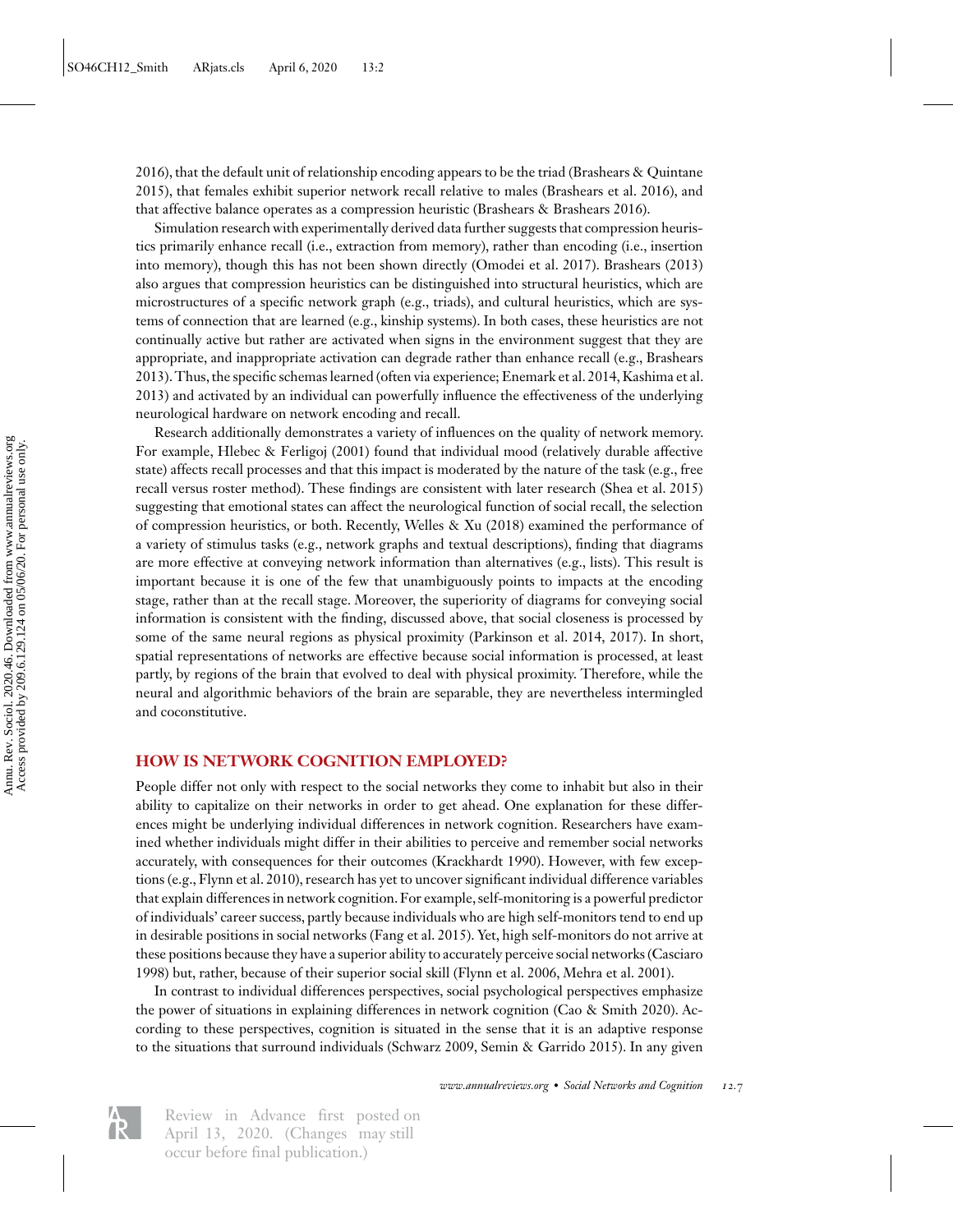social situation, individuals engage in purposeful action to meet their goals, whether they be to get along or get ahead. Network cognition assists individuals in understanding their social world and selecting appropriate responses in order to meet their goals (i.e., network cognition is in service of action). From this view, individuals' network cognitions are dynamic, emerging as a product of both the situation (e.g., social structure, organizational context, and external stimuli) and the cognitive states that are salient to the individual at the time (e.g., emotion, belief, expectation, goal, schema, or script) [\(Brands & Mehra 2019\)](#page-12-0). More generally, humans have evolved substantial cognitive capacity in order to enable flexibility, so we should not be surprised to find that our cognition is situationally contingent.

One of the first models to formalize a situational approach to network cognition is that by [Smith et al. \(2012\).](#page-15-0) Their model differentiates among an individual's potential network (i.e., everyone that person knows), cognitively activated network (the people who are brought to mind in any particular situation), mobilized network (the people who the individual reaches out to in a given situation), and realized network (the people who respond, i.e., those who are successfully mobilized). These stages are highly distinct and highly inclusive in that they involve different cognitive systems as well as different actors. The jump from the potential network to the cognitively activated network relies largely on schemas and heuristics that operate unconsciously, guiding which individuals and relationships (stored in long-term memory) will be made available to the conscious mind (in working memory). The transition from the cognitively activated network to the mobilized network often involves decision making and preplanning (though this is not always the case; [Small 2017\)](#page-14-0), and thus tends to be substantially more deliberative. Finally, the transition from the mobilized network to the realized network involves not only the social capabilities of individuals (e.g., their ability to make requests of others gracefully) but also the social capabilities and decisions of their alters (i.e., associates), which shape the outcomes of the individual's social maneuvering [\(Cao & Smith 2020\)](#page-12-0).

The [Smith et al. \(2012\)](#page-15-0) model therefore provides a means of integrating automatic, deliberative, and structural/dyadic factors into a common framework. Within this framework, several individual-level factors identified by previous research are relevant for the activation, mobilization, and realization of networks: status, power, and emotions; goals and motivations; and stereotypes.

#### **Status, Power, and Emotions**

To date, the predominant aim of the dynamic network cognition approach has been to identify what factors produce individual differences in the activated network. A key theme to emerge from this research is that experiencing low status and negative emotions induces people to activate smaller, denser networks (i.e., a winnowing response) whereas experiencing high status and positive emotions induces people to activate larger, sparser networks (i.e., a widening response). For example, a seminal study in this area showed that individuals respond differently to job threats depending on whether they have low or high status [\(Smith et al. 2012\)](#page-15-0). Individuals with low status respond to job threats by activating smaller, denser sections of their potential network, while individuals with high status respond to job threats by activating larger, sparser sections of their potential network. In parallel to these findings, [Shea et al. \(2015\)](#page-14-0) found that when individuals experience positive emotion they activate larger and less dense network structures, while those who experience negative emotion activate smaller, denser networks. Likewise, following social ex[clusion \(a negative emotional experience\), people activate denser social networks \(O'Connor &](#page-14-0) Gladstone 2015).

Power also affects network cognition. Individuals who are primed with low power tend to engage in more deliberative, controlled social network cognition than those primed with high power,

*12.8 Smith et al.*

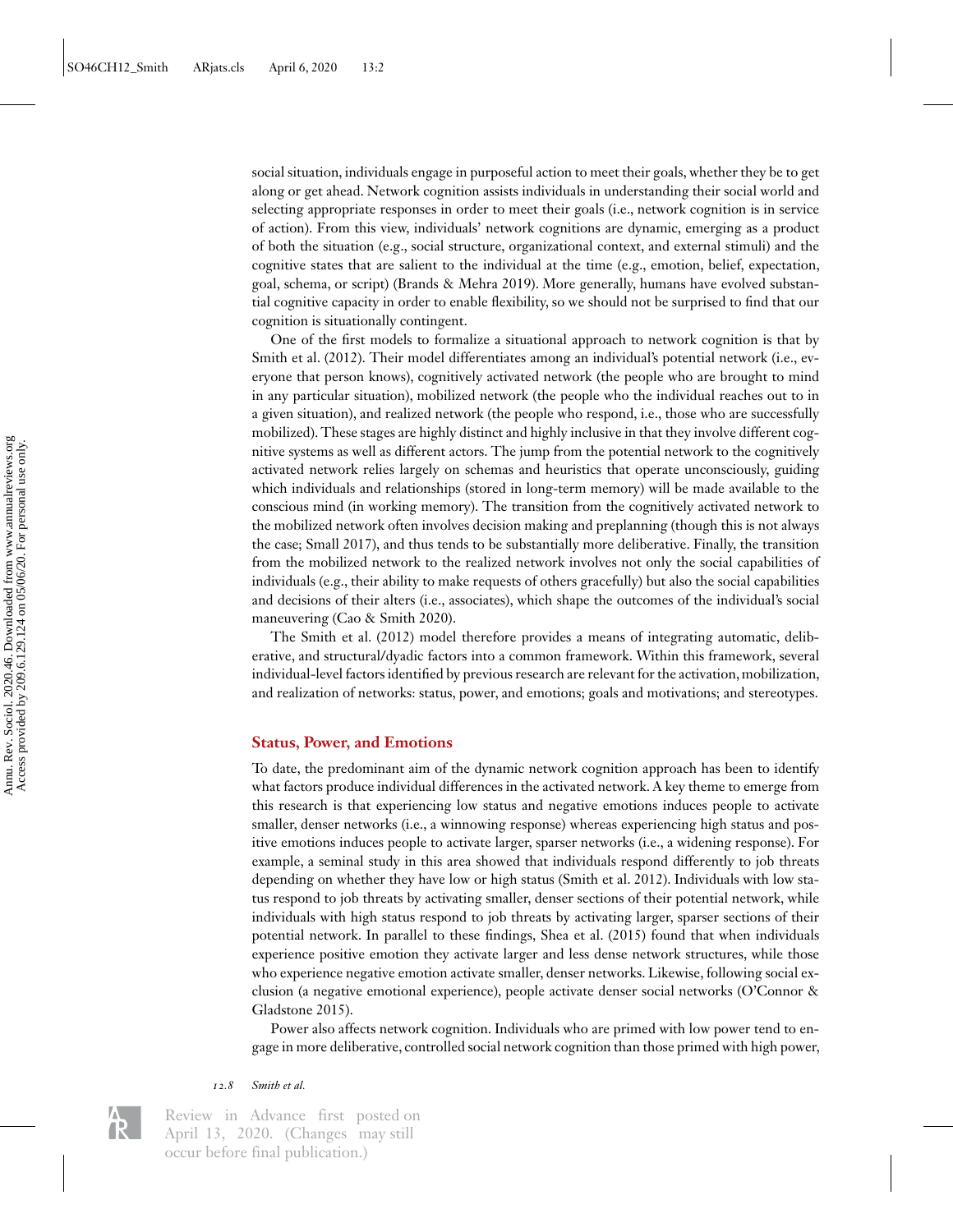who tend to be more schematic in their thinking [\(Landis et al. 2018\)](#page-14-0). When people are primed to have low power, they tend to be more accurate in their recall of social networks than highpower individuals [\(Simpson et al. 2011\)](#page-14-0). In particular, low-power individuals are less susceptible to "filling in the blanks" [\(Freeman 1992\)](#page-13-0) in that they are better at perceiving—or more likely to attend to—absent ties. As a result, low-power individuals are more likely to see opportunities for brokerage (i.e., structural holes) than high-power individuals [\(Landis et al. 2018\)](#page-14-0). In contrast to low-power individuals, high-power individuals tend to rely more heavily on network schemas to make sense of their social network; they assume that their surrounding influence networks are arranged into a hierarchy, with the individual at the top being universally influential and the person at the bottom being universally influenced [\(Simpson et al. 2011\)](#page-14-0).

Status and power themselves interact to produce differences in network cognition. One study manipulated sense of power in individuals of different status, meaning that individuals were either in a situation where their sense of power matched their status (i.e., high status/high power or low status/low power) or in a situation where they experienced a mismatch between their sense of power and status (i.e., high status/low power or low status/high power) [\(Menon & Smith 2014\)](#page-14-0). The results show that individuals who experienced concordance between their status and power tended to activate larger, sparser, and more diverse networks whereas those who experienced discordance (low status/high power or high status/low power) activated smaller, denser, and less diverse networks. The authors of this study speculate that a stable sense of self produces feelings of comfort and control, providing a secure emotional base from which to explore more expansive social worlds via the activation of larger, more diverse networks. Conversely, individuals who experience conflict between their sense of self as high or low status and the environment (being primed with low and high power, respectively) may respond by activating familiar networks that can restore their lost sense of self [\(Menon & Smith 2014\)](#page-14-0).

#### **Goals and Motivation**

Research has begun to explore how network cognition serves goal pursuit, examining how goals and motivations shape both network activation and mobilization. [Shea & Fitzsimons \(2016\)](#page-14-0) contrasted the network activation and mobilization of individuals who had affiliation goals (the desire to improve and maintain relationships with others) with those of individuals who had advancement goals (the desire to enhance their careers). They found that individuals with advancement goals tended to see others through an instrumental lens, focusing on others' utility in helping them reach their goals. Consequently, these individuals activated sparser networks [\(Shea & Fitzsimons 2016\)](#page-14-0). In contrast, individuals with affiliation goals activated denser networks. One possible explanation for these findings comes from research examining motivational styles and network cognition. Individuals who are motivated by a need for achievement are better able to accurately discern the connections and disconnections in their surrounding networks, relative to individuals with a low need for achievement [\(Casciaro 1998\)](#page-12-0). Given that individuals overestimate the connectivity of their surrounding networks [\(Freeman 1992\)](#page-13-0), it may be that those with achievement goals activate less dense networks because they are more attuned to the actual pattern of relationships around them (relative to those with affiliation goals). This explanation is also consistent with the assertions of the social brain hypothesis: Those who do not feel a pressing need for personal achievement may be more inclined to focus on the maintenance and support of the group as a whole.

#### **Stereotypes**

Another burgeoning stream of research in network cognition has focused on gender stereotypes. Stereotypes are person schemas that contain beliefs about the characteristics and attributes of s<br>|<br>|<br>|<br>|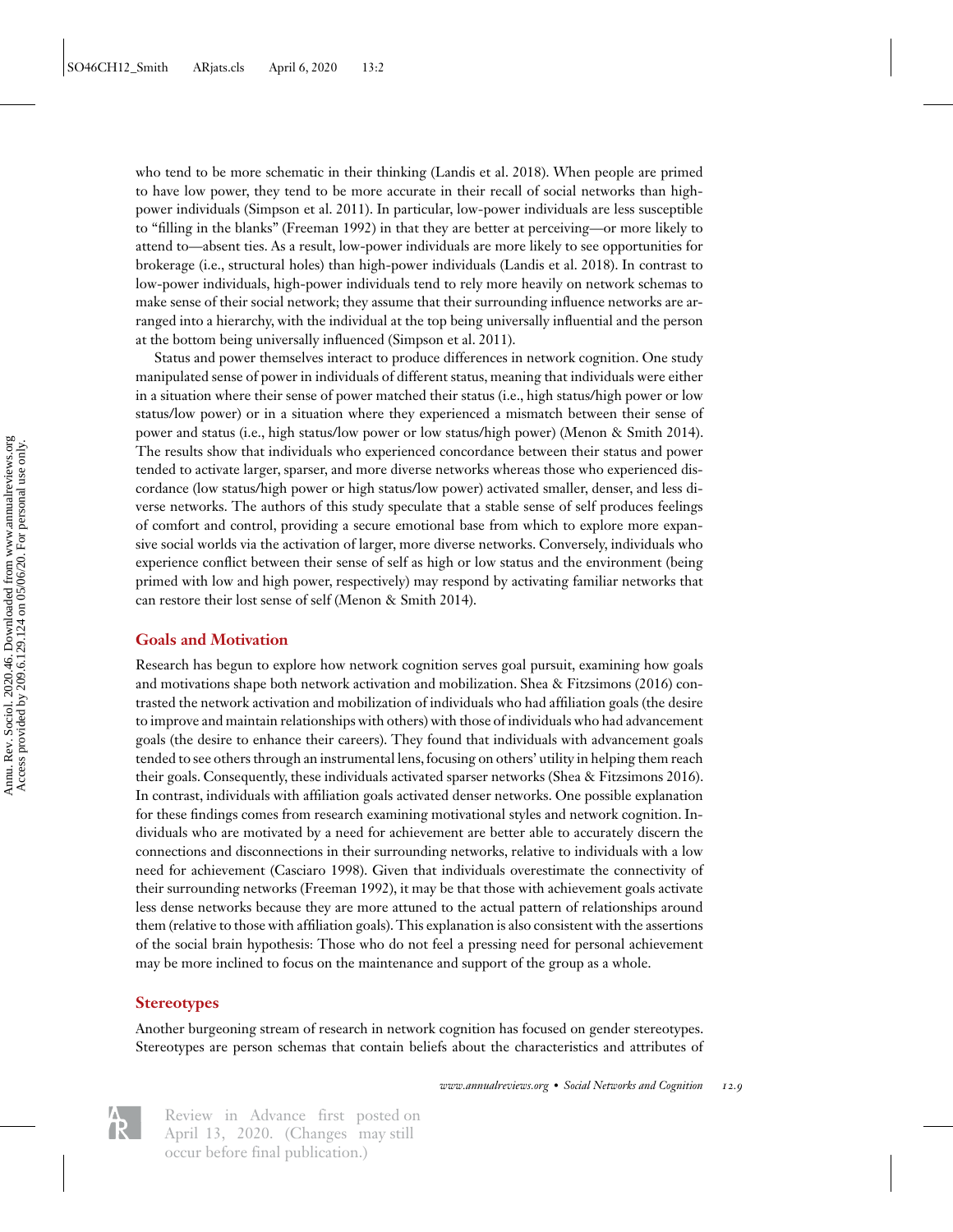social identity groups [\(Hilton & Von Hippel 1996\)](#page-13-0). Since stereotypes also govern perceptions of social behavior [\(Eagly & Crowley 1986\)](#page-12-0), it follows that stereotypes should affect social network cognition as well. Research has shown that gender stereotypes affect individuals' perceptions of the friendship networks around them such that they overestimate the extent to which women's networks are interconnected while underestimating the connectivity in men's (relative to the actual density of men's and women's networks) [\(Brands & Kilduff 2013\)](#page-12-0). This bias arises from the stereotyped expectations about men as agentic, powerful, and dominant and women as communal [\(Eagly & Steffen 1984\)](#page-13-0). These expectations about the personal characteristics of men and women extend to expectations about their social behavior, in that people tend to assume men will be surrounded by less dense networks that afford them with power and opportunities for action, while [women will be surrounded by close, dense networks that are communal and cohesive \(Brands &](#page-12-0) Kilduff 2013).

However, gender stereotypes not only shape expectations about how men and women will behave but also govern expectations about how men and women should behave (Heilman & Eagly [2008\). As a result, women who are perceived to build counterstereotypical networks incur rep](#page-13-0)utational penalties [\(Brands & Kilduff 2013\)](#page-12-0). For example, the connectivity of the networks surrounding women leaders—regardless of their own position in the network—affects attributions of charismatic leadership to women; women who are surrounded by dense, interconnected networks are seen as more charismatic than men [\(Brands et al. 2015\)](#page-12-0). One might expect this perception of charisma to influence the likelihood that networks mobilized by the leader will be realized (i.e., the likelihood that individuals will respond positively to the leader's efforts to mobilize them).

Gender stereotypes about typical and appropriate social network roles are, of course, internalized by women themselves.When women see themselves as having violated stereotypical expecta[tions by occupying networks that are less dense, they perform worse on intellectual tasks \(Brands](#page-12-0) & Mehra 2019). This result is due to stereotype threat, a phenomenon that occurs when stereotypical expectations about a group's performance in a particular domain are salient to members of that group and serve to paradoxically undermine their performance by diverting working memory resources from task execution [\(Spencer et al. 2016\)](#page-15-0). There is a stereotype that women will perform worse than men in less interconnected networks. As a result, women experience heightened anxiety when they see themselves as surrounded by less interconnected networks; thus, this stereo[type is salient to them, taxing their working memory and disrupting their performance \(Brands &](#page-12-0) Mehra 2019).

#### **HOW DO SOCIAL NETWORKS AFFECT COGNITION?**

Above, we consider how the brain encodes information about the social network and thereby shapes network behavior. But if the brain affects network behavior, we must also ask whether and how the network may affect the brain. For many years, neuroscientists believed that the brain was formed during childhood and adolescence and was largely static afterward. Consequently, it was assumed that the direction of causality flowed from brain structure to network structure and not in the other direction. However, research over the last two decades has overturned that conventional wisdom, instead demonstrating that neuroplasticity (i.e., the ability of the brain to change, forming and reorganizing its synaptic connections) is present throughout the life course (Pascual-Leone [et al. 2005\). In a classic study, Maguire et al. \(2006\) showed that London taxi drivers had a larger](#page-14-0) posterior hippocampus (associated with spatial navigation) compared with a control group of bus drivers, whose physical tasks were largely similar to those of the taxi drivers but who follow a fixed route with no navigation required (London taxi drivers are required by law to memorize the city's streets and may not use electronic aids like GPS devices). Furthermore, the difference between

*12.10 Smith et al.*

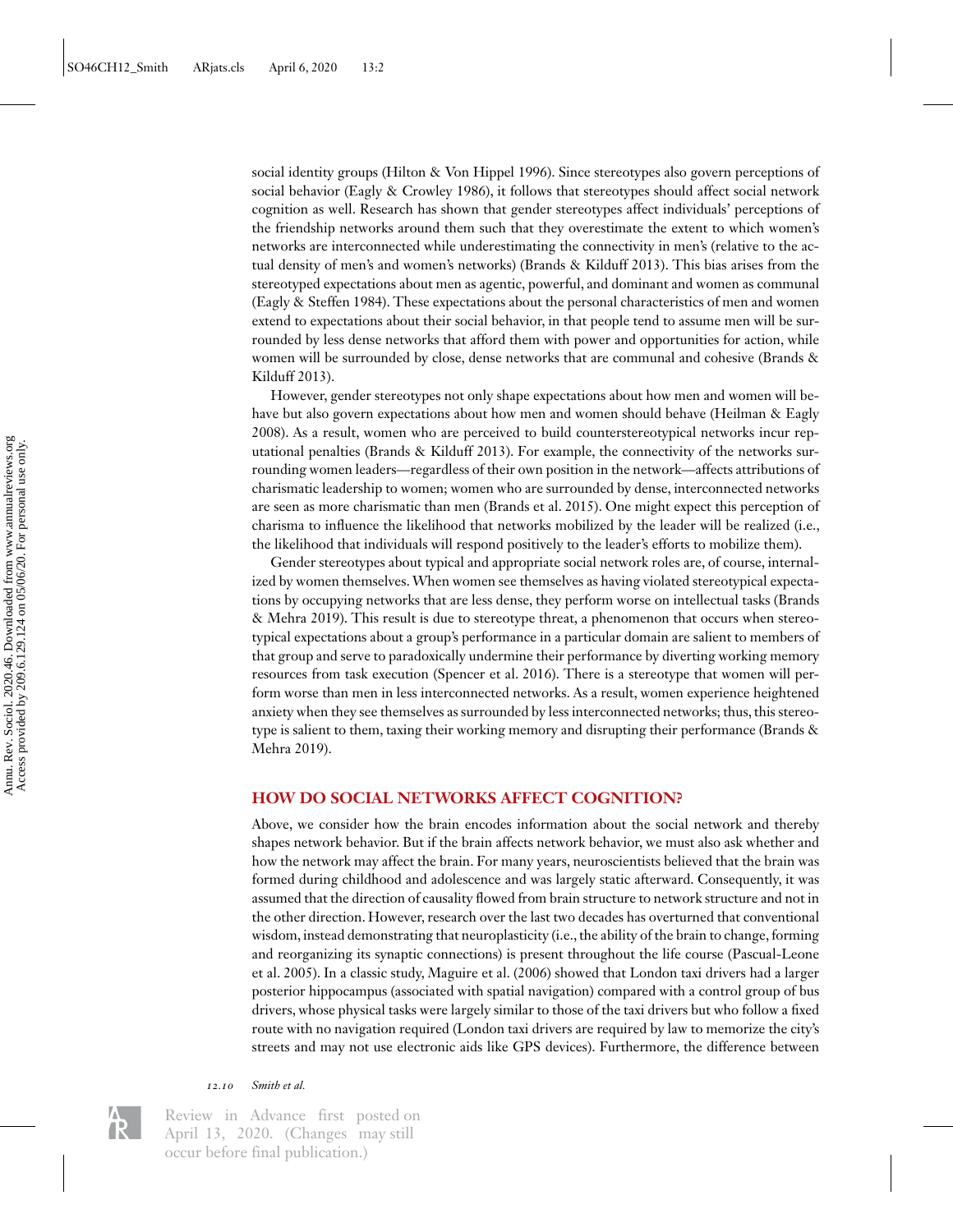groups increased with driving tenure, suggesting a treatment effect rather than a selection effect. This and other research has convincingly shown that experience affects the physiology of the brain throughout the entire life course; the outstanding question is whether one's social network can be the source of such brain-altering experience.

We know of no studies in humans that directly address this question, but we can learn a great deal from studies of our highly social primate relatives. Most primate studies of the social brain draw comparisons across species [\(Dunbar 1992\)](#page-12-0), but in one within-species study, [Sallet et al. \(2011\)](#page-14-0) quasi-randomly assigned rhesus macaques to live in either small or large social groups. Those in large groups developed more gray matter in brain regions associated with social and emotional processing (their superior temporal sulcus, temporal pole, amygdala, and rostral prefrontal cortex) and greater connectivity between these regions, compared with those in smaller social groups. The results of this randomized experiment suggest that the size of the social group exerted a causal effect on the anatomical structure and function of individual monkeys' brains. In effect, experience and the demands of circumstance reprogrammed the brain via physical changes in its structure.

An ongoing study by Parkinson and colleagues (C. Parkinson, A.M. Kleinbaum & T.Wheatley 2020, unpublished research) aims to test the hypothesis that the social network affects the human brain directly. To do so, the authors replicated their 2018 study [\(Parkinson et al. 2018\)](#page-14-0), but with a longitudinal design. Neuroimaging studies were performed at the inception of an MBA program; the social network unfolded over a period of 19 months, and follow-up neuroimaging studies will be performed on the same subjects at the conclusion of the program. This study has the potential to identify evidence of both selection effects (in which ex ante neural similarity predicts network formation) and treatment effects (friendship induces neural convergence over time). A related study centers on the fact that, while neural activity captures how the brain experiences the world, language captures how an individual talks about the world. [Kovacs & Kleinbaum \(2020\)](#page-13-0) present evidence that people whose use of language reflects underlying psychological similarity are more likely to become friends and, furthermore, that friendship increases linguistic similarity over time. Thus, while it is premature to draw any definite conclusions, the preliminary evidence from social neuroscience suggests not only that the brain shapes the social network but also that the social network may shape the brain.

The relative paucity of research on network effects on the brain is understandable, albeit unfortunate. It is understandable because presenting strong evidence of such a link requires both careful designs that are able to provide evidence of causality, as well as imaging capabilities to identify changes in the physical structure of the brain; it is unfortunate because until such studies are complete, it will be easy for researchers within and beyond the social sciences to fall back on antiquated notions that the arrow of causality runs in one direction, from the biological to the social. Yet, our growing understanding of the brain's operation demonstrates that it is highly plastic, and the social brain hypothesis implies that it should be especially sensitive to social experiences. Therefore, the potential for future studies to explore the links running from social experiences to brain structure is tremendous. We anticipate a future in which studies are able to explain how the physical structure of the brain and algorithmic mechanisms of the mind are coconstitutive rather than superior and subordinate.

#### **CONCLUSIONS**

A growing body of research indicates that cognitive processes influence the size, structure, and use of human social networks. At a basic level, the brain appears to have structural capacities for identifying individuals and relationships as well as for encoding social distinctions similarly , .<br>, .<br>, .<br>, .<br>, .<br>, .

*www.annualreviews.org • Social Networks and Cognition 12.11*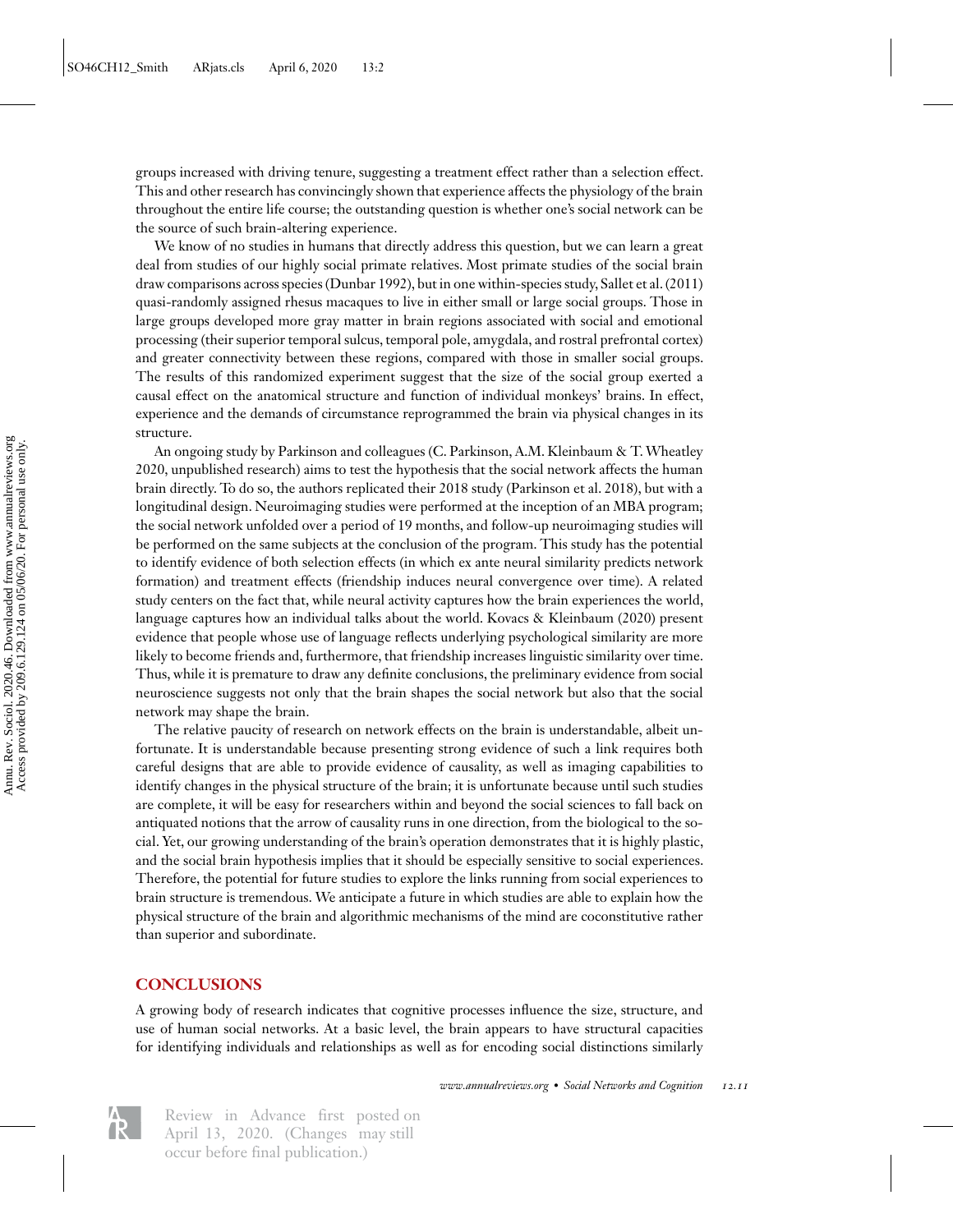to physical distance. Its capability to encode and recall social information is not simply driven by biology but also responds to the use of schemas and heuristics, which function to improve the speed and quality of information processing while also giving rise to characteristic patterns of errors. Moreover, the nature of processing is contingent on context, with circumstances (including power, goals, context, and emotions) helping to shape the types of networks that become available in the conscious mind, and the ways that those networks are used by individuals. Finally, there is preliminary evidence that our social environments and social networks reciprocally affect our brains. In short, the new cognitive turn in social network analysis is making dramatic progress that only seems to accelerate with time.

One of the key insights to emerge over the last several decades is that conceptions of social behavior being dictated by the physical structure of the brain are overly simple. Although it is true that we do our thinking with our brains—and thus all of our behavior is, in some sense, rooted in brain function—it is also true that our brains evolved to be flexible and adaptive in response to circumstance, rather than fixed and static. Humans are able to develop new behaviors not simply from one generation to the next, but within a single lifetime, a single year, a month, or even a day, and the range of behaviors exhibited by modern humans is stunningly different from those common in our evolutionary environment.<sup>3</sup> It is by studying the physical structure of the brain and the algorithmic behavior of the mind that we can understand how humans are capable of such impressive flexibility in the face of changing circumstances.

By way of analogy, both a mechanical clock and a digital electronic computer are computational devices, but whereas the former is able to execute only a single program with minimal input from the user (beyond setting the time), the latter is capable of a practically unlimited variety of behaviors and outputs. While older, antiquated models tended to view the brain as akin to a clock, executing constant programs with only a few variables open to change, proponents of the modern cognitive turn view the brain as changeable, programmable, and in constant dialogue with the environment, thereby enabling nearly limitless adaptability.

With so much work yet to be done, the potential directions for future study are virtually boundless. We need substantial progress on all parts of the problem—from identifying the structures in the brain that support social activity to uncovering the algorithms and heuristics that have been (and are being) developed to guide our social behavior to improving our understanding of how context impacts these processes as well as the brain itself. Yet, as neuroimaging technologies become more sophisticated, more portable, and less expensive, the potential to achieve these goals has never been greater.We are presented with a singular opportunity: As the tools of brain science become more accessible, there is an increasing need for the substantive and theoretical knowledge possessed by social scientists. By engaging with this effort, we help ensure the continued quality of the cognitive turn, rather than embracing our own obsolescence.

## **DISCLOSURE STATEMENT**

The authors are not aware of any affiliations, memberships, funding, or financial holdings that might be perceived as affecting the objectivity of this review.

## **ACKNOWLEDGMENTS**

This review benefited from discussions and debates with a diverse set of colleagues, coauthors, and friends, without whose insights our own work would be less complete and less interesting.

#### *12.12 Smith et al.*



<sup>&</sup>lt;sup>3</sup> Although attendees at major academic conferences may find themselves drawing on traditional competencies in hunting and gathering.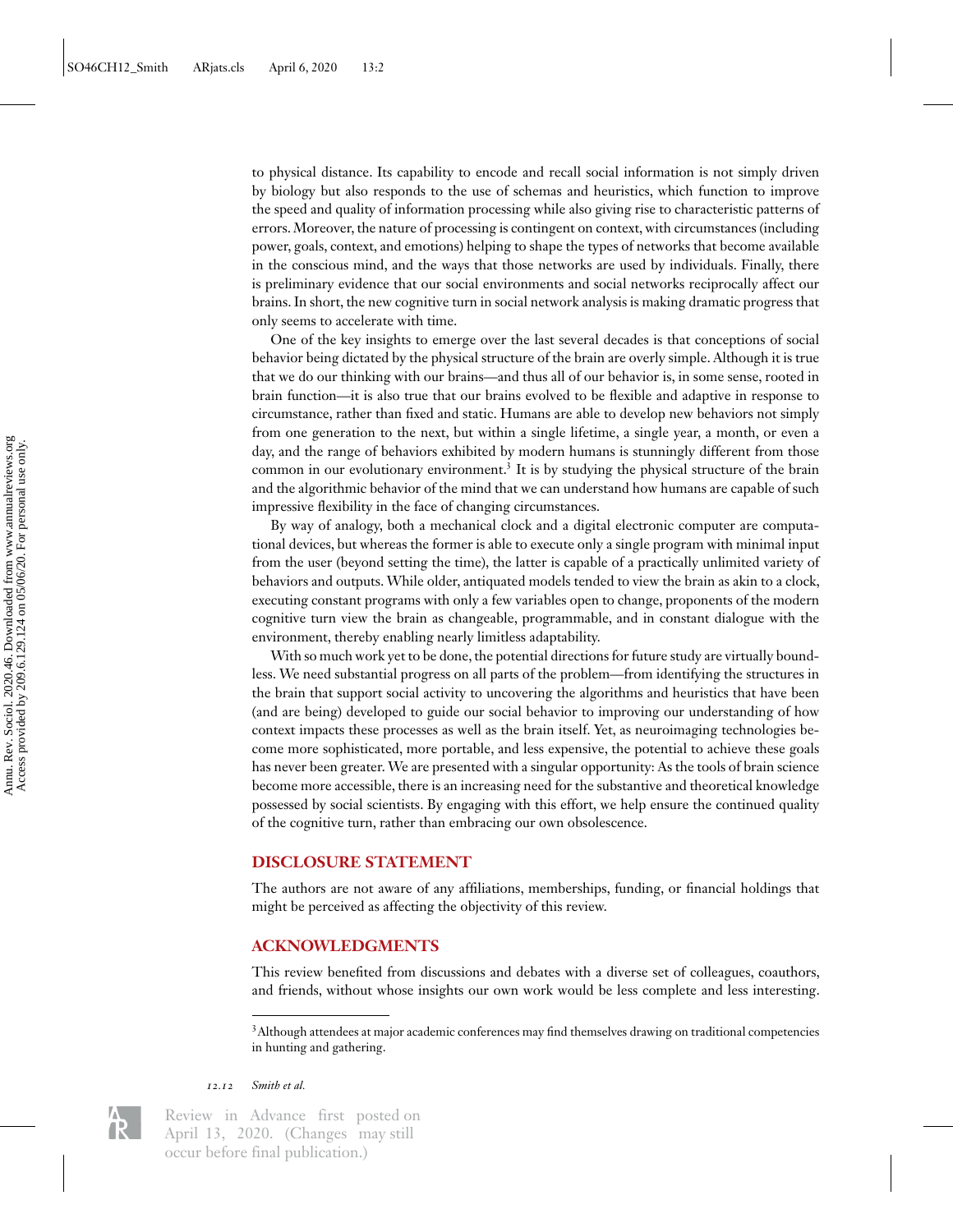<span id="page-12-0"></span>Any errors are ours alone. We are especially grateful for the vision of the first author, who forged us into a team and guided this project to a beautiful conclusion.

## **LITERATURE CITED**

- Atkinson RC, Shiffrin RM. 1968. Human memory: a proposed system and its control processes. In *Psychology of Learning and Motivation*, ed. K Spence, JT Spence, pp. 89–195. Amsterdam: Elsevier
- Baddeley A. 1986. *Working Memory*. Oxford Psychol. Ser. 11. Oxford, UK: Oxford Univ. Press/Clarendon
- Bartels A, Zeki S. 2000. The neural basis of romantic love. *NeuroReport* 11:3829–34
- Bartlett FC. 1932. *Remembering: A Study in Experimental and Social Psychology*. Cambridge, UK: Cambridge Univ. Press

Barton RA. 1996. Neocortex size and behavioural ecology in primates. *Proc. R. Soc. B* 263:173–77

Bell DC, Belli-McQueen B, Haider A. 2007. Partner naming and forgetting: recall of network members. *Soc. Netw.* 29:279–99

Bernard HR, Killworth PD. 1977. Informant accuracy in social network data. II. *Hum. Commun. Res.* 4:3–18

Bernard HR, Killworth PD, Sailer L. 1979. Informant accuracy in social network data. IV. A comparison of clique-level structure in behavioral and cognitive network data. *Soc. Netw.* 2:191–218

- Bernard HR, Killworth PD, Sailer L. 1980. Informant accuracy in social-network data. V. An experimental attempt to predict actual communication from recall data. *Soc. Sci. Res.* 11:30–66
- Bickart KC, Wright CI, Dautoff RJ, Dickerson BC, Barrett LF. 2011. Amygdala volume and social network size in humans. *Nat. Neurosci.* 14:163–64

Brands RA, Kilduff M. 2013. Just like a woman? Effects of gender-biased perceptions of friendship network brokerage on attributions and performance. *Organ. Sci.* 25:1530–48

- Brands RA, Mehra A. 2019. Gender, brokerage, and performance: a construal approach. *Acad. Manag. J.* 62:196–219
- Brands RA, Menges JI, Kilduff M. 2015. The leader-in-social-network schema: perceptions of network structure affect gendered attributions of charisma. *Organ. Sci.* 26:1210–25
- Brashears ME. 2013. Humans use compression heuristics to improve the recall of social networks. *Sci. Rep.* 3:1513
- Brashears ME. 2014. "Trivial" topics and rich ties: the relationship between discussion topic, alter role, and resource availability using the "important matters" name generator. *Sociol. Sci.* 1:493–511
- Brashears ME, Brashears LA. 2016. The enemy of my friend is easy to remember: balance as a compression heuristic. In *Advances in Group Processes*, ed. SR Thye, EJ Lawler, pp. 1–31. Bingley, UK: Emerald Insight Brashears ME, Hoagland E, Quintane E. 2016. Sex and network recall accuracy. *Soc. Netw.* 44:74–84
- Brashears ME, Quintane E. 2015. The microstructures of network recall: how social networks are encoded and represented in human memory. *Soc. Netw.* 41:113–26
- Brewer DD, Garrett SB. 2001. Evaluation of interviewing techniques to enhance recall of sexual and drug injection partners. *Sex. Transm. Dis.* 28:666–77
- Brewer DD, Yang BL. 1994. Patterns in the recall of persons in a religious community. *Soc. Netw.* 16:347–79 Brewer WF, Treyens JC. 1981. Role of schemata in memory for places. *Cogn. Psychol.* 13:207–30
- Burt RS. 1992. *Structural Holes: The Social Structure of Competition*. Cambridge, MA: Harvard Univ. Press

Cao J, Smith EB. 2020. *Why do high status people have larger social networks? Belief in status–quality coupling as a driver of social networking behavior*. Work. Pap., Kellogg Sch. Manag., Northwest. Univ., Evanston, IL

Casciaro T. 1998. Seeing things clearly: social structure, personality, and accuracy in social network perception. *Soc. Netw.* 20:331–51

De Soto CB. 1960. Learning a social structure. *J. Abnorm. Soc. Psychol.* 60:417–21

- Dunbar RI. 1992. Neocortex size as a constraint on group size in primates. *J. Hum. Evol.* 22:469–93
- Dunbar RI. 1993. Coevolution of neocortical size, group size and language in humans.*Behav. Brain Sci.* 16:681– 94

Dunbar RI. 1995. Neocortex size and group size in primates: a test of the hypothesis. *J. Hum. Evol.* 28:287–96 Eagly AH, Crowley M. 1986. Gender and helping behavior: a meta-analytic review of the social psychological

literature. *Psychol. Bull.* 100:283–308

 $\overline{R}$ 

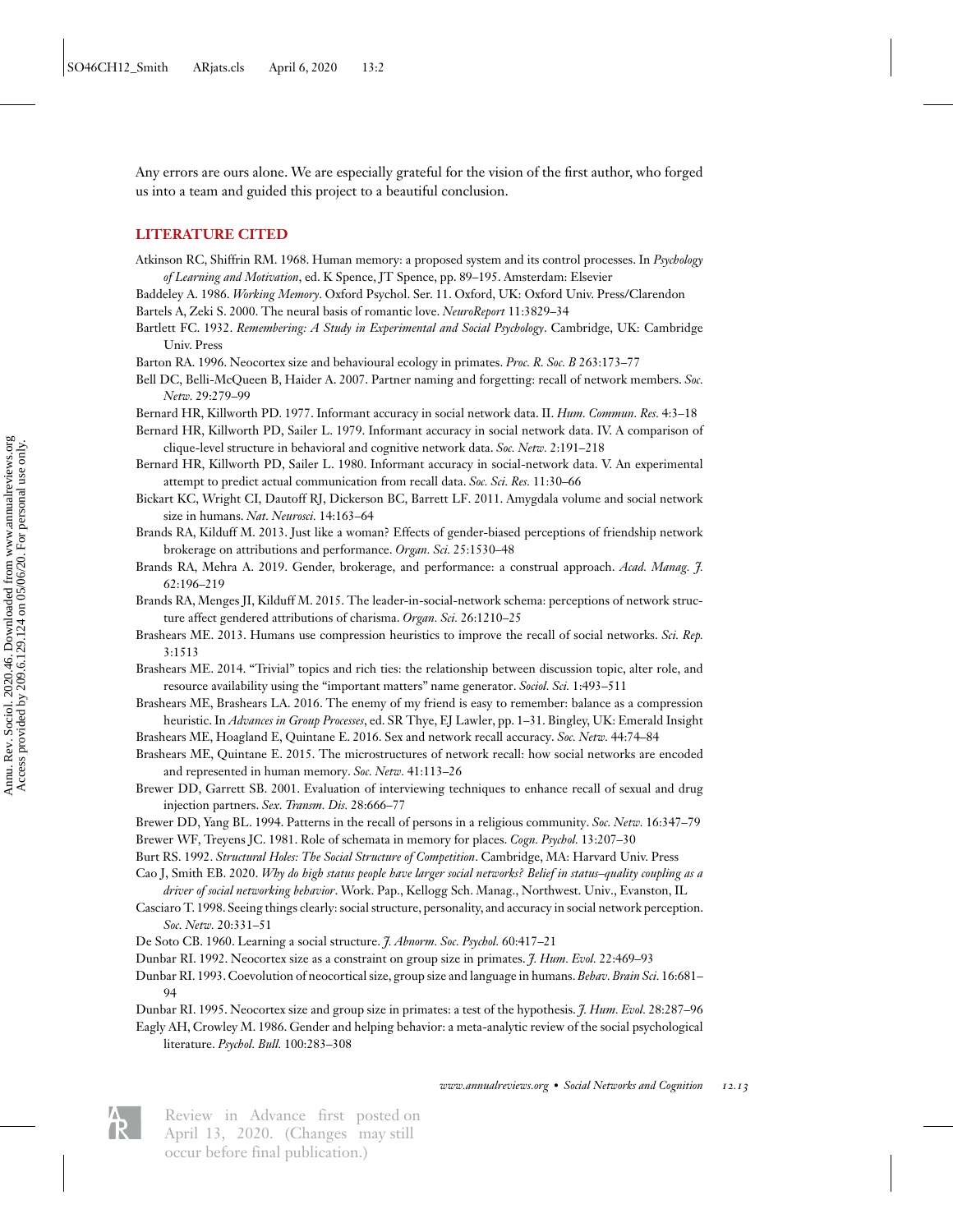- <span id="page-13-0"></span>Eagly AH, Steffen VJ. 1984. Gender stereotypes stem from the distribution of women and men into social roles. *J. Personal. Soc. Psychol.* 46:735–54
- Enemark D, McCubbins MD,Weller N. 2014. Knowledge and networks: an experimental test of how network knowledge affects coordination. *Soc. Netw.* 36:122–33
- Fang R, Landis B, Zhang Z, Anderson MH, Shaw JD, Kilduff M. 2015. Integrating personality and social networks: a meta-analysis of personality, network position, and work outcomes in organizations. *Organ. Sci.* 26:1243–60
- Flynn FJ, Reagans RE, Amanatullah ET, Ames DR. 2006. Helping one's way to the top: Self-monitors achieve status by helping others and knowing who helps whom. *J. Personal. Soc. Psychol.* 91:1123–37
- Flynn FJ, Reagans RE, Guillory L. 2010. Do you two know each other? Transitivity, homophily, and the need for (network) closure. *J. Personal. Soc. Psychol.* 99:855–69
- Freeman LC. 1992. Filling in the blanks: a theory of cognitive categories and the structure of social affiliation. *Soc. Psychol. Q.* 55:118–27
- Freeman LC, Freeman SC, Michaelson AG. 1988. On human social intelligence. *J. Soc. Biol. Struct.* 11:415– 25
- Freeman LC, Freeman SC, Michaelson AG. 1989. How humans see social groups: a test of the Sailer–Gaulin models. *J. Quant. Anthropol.* 1:229–38
- Freeman LC, Romney AK. 1987. Words, deeds and social structure: a preliminary study of the reliability of informants. *Hum. Organ.* 46:330–34
- Freeman LC, Romney AK, Freeman SC. 1987. Cognitive structure and informant accuracy. *Am. Anthropol.* 89:310–25
- Garrard P, Hodges JR. 1999. Semantic dementia: implications for the neural basis of language and meaning. *Aphasiology* 13:609–23
- Gobbini MI, Haxby JV. 2007. Neural systems for recognition of familiar faces. *Neuropsychologia* 45:32–41
- Gonçalves B, Perra N, Vespignani A. 2011. Modeling users' activity on Twitter networks: validation of Dunbar's number. *PLOS ONE* 6:e22656
- Heilman ME, Eagly AH. 2008. Gender stereotypes are alive, well, and busy producing workplace discrimination. *Ind. Organ. Psychol.* 1:393–98
- Hilton JL, Von Hippel W. 1996. Stereotypes. *Annu. Rev. Psychol.* 47:237–71
- Hlebec V, Ferligoj A. 2001. Respondent mood and the instability of survey network measurements. *Soc. Netw.* 23:125–40
- Hyon R, Kleinbaum AM, Parkinson C. 2019. Social network proximity predicts similar trajectories of psycho[logical states: evidence from multi-voxel spatiotemporal dynamics.](https://doi.org/10.1016/j.neuroimage.2019.116492) *NeuroImage*. In press. **https://doi. org/10.1016/j.neuroimage.2019.116492**
- Hsieh YP. 2015. Check the phone book: testing information and communication technology (ICT) recall aids for personal network surveys. *Soc. Netw.* 41:101–12
- Humphrey NK. 1976. The social function of intellect. In *Growing Points in Ethology*, ed. PPG Bateson, RA Hinde, pp. 303–17. Cambridge, UK: Cambridge Univ. Press
- Janicik GA, Larrick RP. 2005. Social network schemas and the learning of incomplete networks. *J. Personal. Soc. Psychol.* 88:348–64
- Kanai R, Bahrami B, Roylance R, Rees G. 2012. Online social network size is reflected in human brain structure. *Proc. R. Soc. B* 279:1327–34
- Kashima Y,Wilson S, Lusher D, Pearson LJ, Pearson C. 2013. The acquisition of perceived descriptive norms as social category learning in social networks. *Soc. Netw.* 35:711–19
- Killworth PD, Bernard HR. 1979. Informant accuracy in social network data. III. A comparison of triadic structure in behavioral and cognitive data. *Soc. Netw.* 2:19–46
- Killworth PD, Bernard HR. 1982. A technique for comparing mental maps. *Soc. Netw.* 3:307–12
- Kovacs B, Kleinbaum AM. 2020. Language-style similarity and social networks. *Psychol. Sci.* 31:202–13 Krackhardt D. 1987. Cognitive social structures. *Soc. Netw.* 9:109–34
- Krackhardt D. 1990. Assessing the political landscape: structure, cognition, and power in organizations. *Adm. Sci. Q.* 35:342–69
- Kudo H, Dunbar RI. 2001. Neocortex size and social network size in primates. *Anim. Behav.* 62:711–22

#### *12.14 Smith et al.*

 $\overline{R}$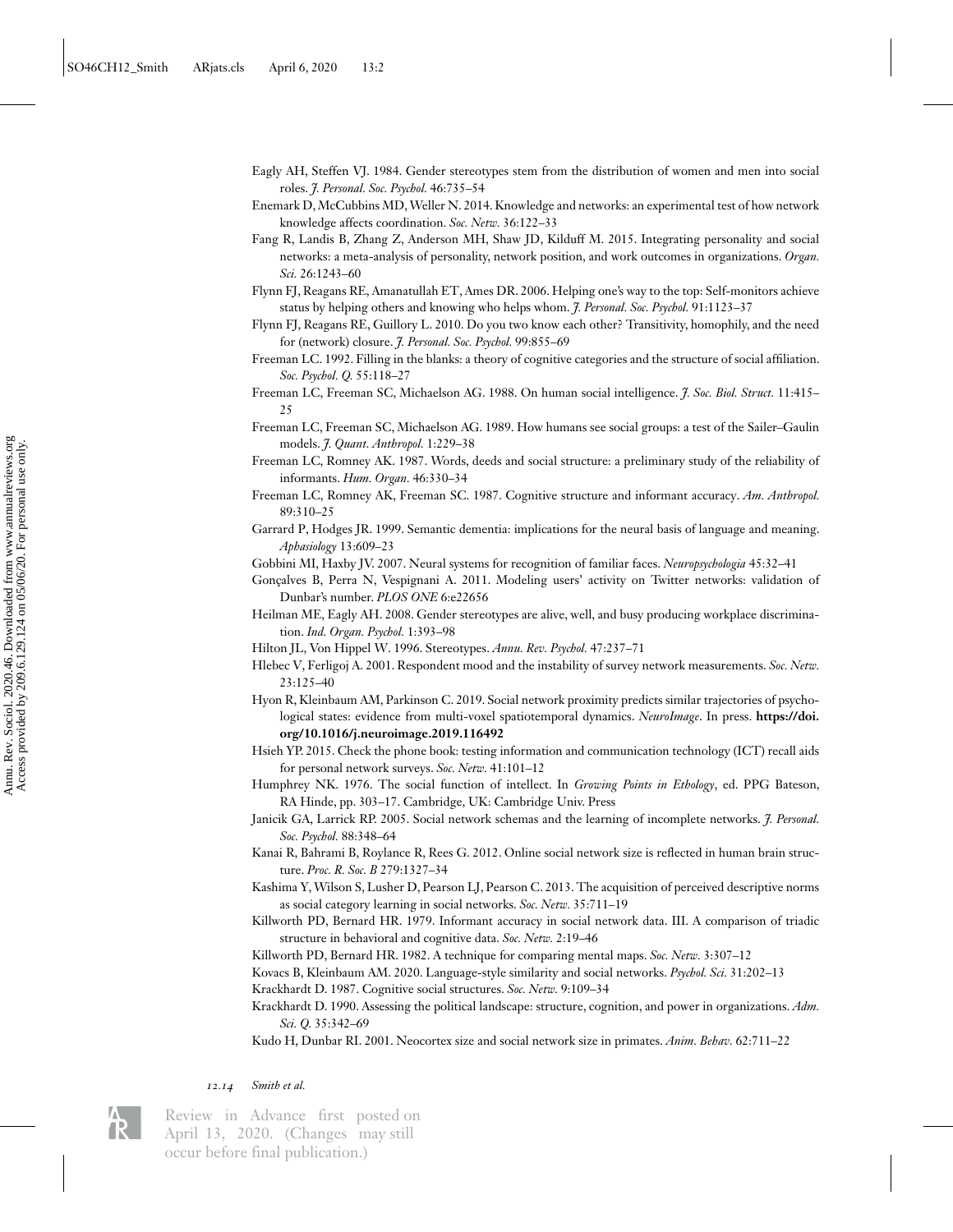<span id="page-14-0"></span>LaBar KS, LeDoux JE, Spencer DD, Phelps EA. 1995. Impaired fear conditioning following unilateral temporal lobectomy in humans. *J. Neurosci.* 15:6846–55

Landis B, Kilduff M, Menges JI, Kilduff GJ. 2018. The paradox of agency: Feeling powerful reduces brokerage opportunity recognition yet increases willingness to broker. *J. Appl. Psychol.* 103:929–38

- Maguire EA, Woollett K, Spiers HJ. 2006. London taxi drivers and bus drivers: a structural MRI and neuropsychological analysis. *Hippocampus* 16:1091–101
- Marin A. 2004. Are respondents more likely to list alters with certain characteristics? Implications for name generator data. *Soc. Netw.* 26:289–307

Marsden PV. 1987. Core discussion networks of Americans. *Am. Sociol. Rev.* 52:122–31

Martin CL. 1993. New directions for investigating children's gender knowledge. *Dev. Rev.* 13:184–204

- McPherson JM, Smith-Lovin L, Cook JM. 2001. Birds of a feather: homophily in social networks. *Annu. Rev. Sociol.* 27:415–44
- Mehra A, Kilduff M, Brass DJ. 2001. The social networks of high and low self-monitors: implications for workplace performance. *Adm. Sci. Q.* 46:121–46
- Menon T, Smith EB. 2014. Identities in flux: cognitive network activation in times of change. *Soc. Sci. Res.* 45:117–30
- Neisser U. 2014. *Cognitive Psychology*. New York: Psychology. Class. ed.
- O'Connor KM, Gladstone E. 2015. How social exclusion distorts social network perceptions. *Soc. Netw.* 40:123–28
- Omodei E, Brashears ME, Arenas A. 2017. A mechanistic model of human recall of social network structure and relationship affect. *Sci. Rep.* 7:17133
- Parkinson C, Kleinbaum AM, Wheatley T. 2017. Spontaneous neural encoding of social network position. *Nat. Hum. Behav.* 1:0072
- Parkinson C, Kleinbaum AM, Wheatley T. 2018. Similar neural responses predict friendship. *Nat. Commun.* 9:332
- Parkinson C, Liu S, Wheatley T. 2014. A common cortical metric for spatial, temporal, and social distance. *J. Neurosci.* 34:1979–87
- Parkinson C, Lynn B, Kleinbaum AM, Wheatley T. 2019. *Network centrality modulates social attention*. Work. Pap., Dartmouth Univ., Hanover, N. H.
- Parkinson C, Wheatley T. 2015. The repurposed social brain. *Trends Cogn. Sci.* 19:133–41
- Pascual-Leone A, Amedi A, Fregni F, Merabet LB. 2005. The plastic human brain cortex. *Annu. Rev. Neurosci.* 28:377–401
- Powell J, Lewis PA, Roberts N, García-Fiñana M, Dunbar RIM. 2012. Orbital prefrontal cortex volume predicts social network size: an imaging study of individual differences in humans. *Proc. R. Soc. B* 279:2157– 62
- Reisberg D. 1997. *Cognition: Exploring the Science of the Mind*. New York: Norton
- Roberts SG, Dunbar RI, Pollet TV, Kuppens T. 2009. Exploring variation in active network size: constraints and ego characteristics. *Soc. Netw.* 31:138–46
- Romney AK, Faust K. 1982. Predicting the structure of a communications network from recalled data. *Soc. Netw.* 4:285–304
- Sallet J, Mars RB, Noonan MP, Andersson JL, O'Reilly JX, et al. 2011. Social network size affects neural circuits in macaques. *Science* 334:697–700
- Schwarz N. 2009. Mental construal in social judgment. In *Social Cognition: The Basis of Human Interaction*, ed. F Strack, J Förster, pp. 121–38. New York: Psychology
- Semin GR, Garrido MV. 2015. Socially situated cognition. In *Advances in Experimental Social Psychology*, ed. MP Zanna, pp. 283–304. Amsterdam: Elsevier
- Shea CT, Fitzsimons GM. 2016. Personal goal pursuit as an antecedent to social network structure. *Organ. Behav. Hum. Decis. Process.* 137:45–57
- Shea CT, Menon T, Smith EB, Emich K. 2015. The affective antecedents of cognitive social network activation. *Soc. Netw.* 43:91–99
- Simpson B,Markovsky B, Steketee M. 2011. Power and the perception of social networks. *Soc. Netw.* 33:166–71 Small ML. 2017. *Someone to Talk To*. Oxford, UK: Oxford Univ. Press ,<br>,<br>R